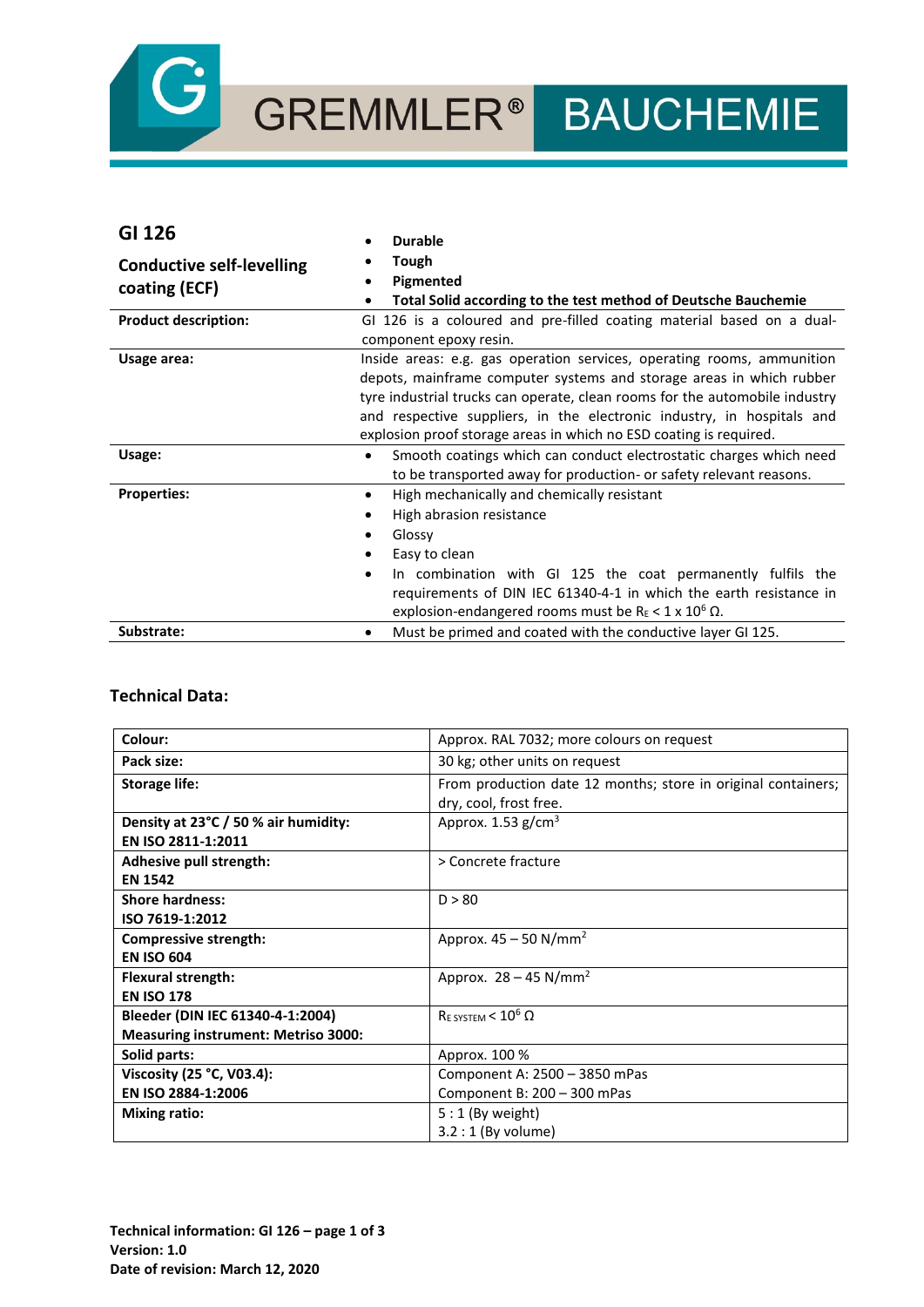| UV-resistance:              | A slight change in colour and some chalking is expected.            |
|-----------------------------|---------------------------------------------------------------------|
| <b>Chemical resistance:</b> | When completely cured resistant against:                            |
|                             | Water, sea and wastewater, numerous brines, diluted acids,          |
|                             | saline solutions, mineral oils, lubricants, fuels and many solvents |
|                             | (with some materials a change in colour is possible).               |
|                             | We advise to carry out suitability tests in advance.                |

# **Processing data:**

| <b>Material usage:</b>                        | 1.6 kg/m <sup>2</sup> /mm layer thickness                       |
|-----------------------------------------------|-----------------------------------------------------------------|
|                                               | Minimum layer thickness: 1.7 mm                                 |
|                                               | Recommendation: $2.5 - 3.0$ kg/m <sup>2</sup>                   |
|                                               | These values are dependent on how the product is processed      |
|                                               | and on the substrate. The values are therefore only for a rough |
|                                               | estimate.                                                       |
| Processing time (at 50 % air humidity)        | 15 – 20 minutes (30 °C), prickle after 10 minutes               |
|                                               | 30 – 40 minutes (20 °C), prickle after 25 minutes               |
|                                               | 50 – 70 minutes (10 °C), prickle after 45 minutes               |
| Revision time (at 50 % air humidity)          | Min. 6 - 8 hours, max. 12 hours at 30 °C                        |
|                                               | Min. 12 - 16 hours, max. 24 hours at 20 °C                      |
|                                               | Min. 24 - 36 hours, max. 48 hours at 10 °C                      |
| Curing time (complete mechanical stress at 50 | 3 days (30 °C)                                                  |
| % air humidity)                               | 7 days (20 °C)                                                  |
|                                               | 10 days (10 °C)                                                 |
| <b>Processing temperature:</b>                | $10 - 30 °C$                                                    |

# **Processing:**

| Preparation of the substrate: | Substrate must be dry, clean, rough, stable and free of separating<br>$\bullet$<br>substances like oil, fats etc.                                                                                                                                                                                                                                                                                                                                                           |
|-------------------------------|-----------------------------------------------------------------------------------------------------------------------------------------------------------------------------------------------------------------------------------------------------------------------------------------------------------------------------------------------------------------------------------------------------------------------------------------------------------------------------|
|                               | The conductive coat must be applied onto a prepared, primed and with<br>$\bullet$<br>the conductive layer GI 125 coated substrate. Rough surfaces due to<br>grinding or blasting must be levelled by use of an additional levelling<br>layer.                                                                                                                                                                                                                               |
|                               | Pay attention to the earthing connections.                                                                                                                                                                                                                                                                                                                                                                                                                                  |
|                               | The coating must be applied onto the conductive layer directly within<br>٠<br>the revision time.                                                                                                                                                                                                                                                                                                                                                                            |
| Tools:                        | Smoothing trowel, toothed squeegee (minimum 6 mm), spiked roller<br>$\bullet$                                                                                                                                                                                                                                                                                                                                                                                               |
| Mixing:                       | Pour the curing agent completely into the resin compound.<br>$\bullet$<br>Mix intensively with slow turning mixer (we advise a double stirrer with<br>٠<br>the stirring units turning the opposite direction to each other).<br>Fill into another vessel and mix again.<br>Before applying to the substrate make sure to have an even and smear-<br>٠<br>free mixture.<br>GI 126 is ready formulated. Filling materials are not to be added under<br>٠<br>any circumstance. |
| <b>Application:</b>           | The product is to be poured over the prepared area and spread evenly<br>$\bullet$<br>with a toothed squeegee.<br>After 25 minutes (20 °C) the coat must be deaerated by using a spiked<br>٠<br>roller to ensure a homogeneous surface and good conductive<br>properties.<br>In case of bigger areas care must be taken to work on in time in order<br>$\bullet$<br>to minimize overlapping traces and colour differences.                                                   |